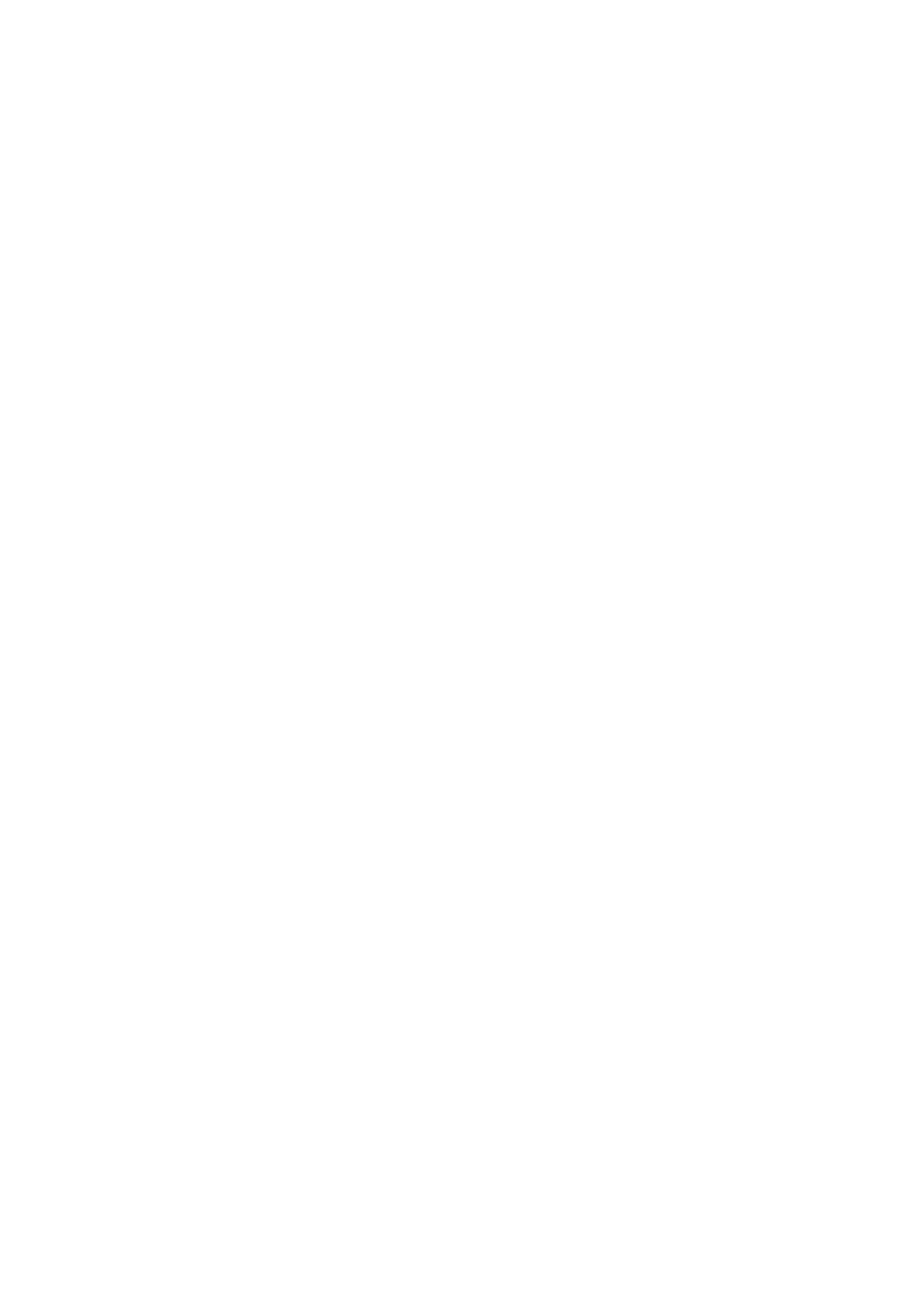#### **Preface**

The Fourth International Symposium on Advanced Science Research focused on Advances in Heavy Elements Microbiology Research (ASR2004). It was held on November 15 and 16, 2004 at the Advanced Science Research Center (ASRC), Japan Atomic Energy Research Institute (JAERI), Tokai, Ibaraki, Japan. ASRC of JAERI, Tokai, Japan in cooperation with the Central Research Institute of Electric Power Industry, Tokyo, Japan graciously organized the symposium.

Contamination of the environment due to the nuclear-fuel cycle and defense-related activities is a major concern for many countries. Undoubtedly, actinides are here to stay, and it is important that we have a better understanding of their behavior in the environment, in particular, how microorganisms affect their stability and mobility. While there is considerable understanding of the physics and chemistry of the actinides, little yet is known of microbiological effects on them. Actinide microbiology is an emerging scientific field that may be expected to grow rapidly in future.

I believe that this is the first conference of its kind in Japan dealing with the interactions of microorganisms with heavy elements. As we are aware, for obvious reasons, there is considerable interest in Japan and in other countries on microbial processes and their effects on heavy elements. This symposium provided a timely forum for scientists and students in Japan working in this field to exchange information with national and international colleagues. JAERI served as an excellent focal point to coordinate the discussions of recent progress in this research; perhaps we may look forward to their organizing future meetings to debate the latest developments in this field.

The symposium examined the state-of-the-art developments and innovations in the environmental chemistry and microbiology of heavy elements. The sessions, both oral and poster presentations, focused mainly on topics such as the interactions of heavy elements with microorganisms, particularly emphasizing lanthanides and actinides, on environmental chemistry, nuclear-waste disposal, remediation science, biotechnology, and soil microbiology. Other themes covered the mechanisms of biosorption and biotransformation, radiation effects, the development of novel analytical methods to determine the speciation of heavy elements, microbiological effects on the migration of heavy elements, and modeling of microbial processes. Invited speakers from Canada, the United Kingdom, Sweden, the United States, and Japan, who are known worldwide as leading authorities in the field, delivered the Keynote Presentations.

The papers published in this volume represent a snapshot of the various topics discussed at the symposium. In my view, this is an excellent start, and I sincerely hope that future symposia will not only continue to cover advances in these areas, but also extend into other subjects of importance to this burgeoning field. Fundamental information on the biotransformation of actinides under different microbial processes and conditions will be vital in developing appropriate strategies for remediation and waste management, as well as for definitively predicting microbial impacts on the long-term performance of waste repositories.

I would like to express sincere gratitude to Dr. Toshihiko Ohnuki, Secretary of the Symposium, for organizing this meeting, and for the many long hours of work he contributed to ensuring its great success. I extend my thanks to Dr. Hiroshi Yasuoka, Director, ASRC for his continued interest, enthusiasm, and support that made this symposium possible. I also want to take this opportunity to acknowledge the inspiration and encouragement that Dr. Zenko Yoshida, Deputy Director General, Tokai Research Establishment, at JAERI, invariably has offered in promoting Actinide Environmental and Chemistry and Microbiology research at JAERI. We thank Dr. Avril Woodhead, Senior Editor, Brookhaven National Laboratory for the editorial assistance.

Finally, on behalf of all participants, I highly commend the local organizing committee, Drs. Takuo Ozaki, Fuminori Sakamoto, Naofumi Kozai, and Issay Narumi, who were dedicated and tireless in making sure that the attendees were well looked after and conference ran on smoothly.

> Arokiasamy J. Francis Chairman of the symposium Microbiologist/Scientist Brookhaven National Laboratory Upton New York 11973 USA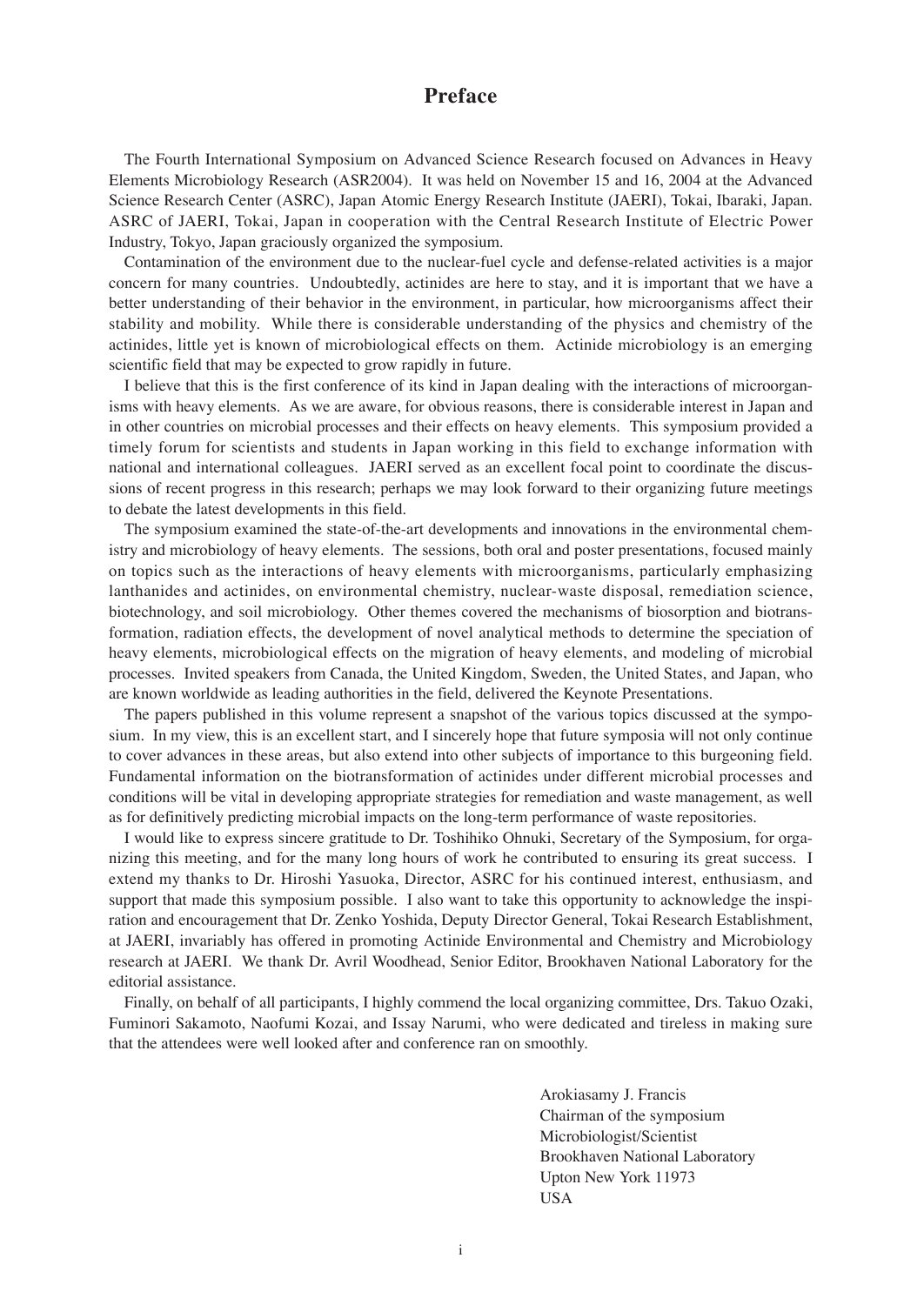### **Organizing Committee**

| Director    | Hiroshi YASUOKA (Japan Atomic Energy Research Institute)                                  |
|-------------|-------------------------------------------------------------------------------------------|
| Chairperson | Arokiasamy J. FRANCIS (Brookhaven National Laboratory)                                    |
| Secretary   | Toshihiko OHNUKI (Japan Atomic Energy Research Institute)                                 |
| Members     | Kazunori NAKAMURA (National Institute of Advanced Industrial Science and<br>Technology)   |
|             | Haruyuki IEFUJI (National Institute of Brewing)                                           |
|             | Toru NAGAOKA (Central Research Institute of Electric Power Industry)                      |
|             | Mikazu YUI (Japan Nuclear Cycle Development Institute)                                    |
|             | Katsuhiro TSUKIMURA (National Institute of Advanced Industrial Science and<br>Technology) |
|             | Shinya NAGASAKI (The University of Tokyo)                                                 |
|             | Osamu SHIRAI (Kyoto University)                                                           |
|             | Satoru TSUSHIMA (Nagoya University)                                                       |
|             | Yoshio TAKAHASHI (Hiroshima University)                                                   |
|             | Takayuki SASAKI (Kyoto University)                                                        |
|             | Satoshi YOSHIDA (National Institute of Radiological Sciences)                             |
|             | Sakae FUKUNAGA (Ishikawajima-Harima Heavy Industries Co., Ltd.)                           |
|             | Toshiyuki YAMASHITA (Japan Atomic Energy Research Institute)                              |

**Secretariat** (Japan Atomic Energy Research Institute)

Toshiyuki YAMASHITA Izumi NAKAIGAWA

## **Local Organizing Staff**

Takuo OZAKI Fuminori SAKAMOTO Naofumi KOZAI Issay NARUMI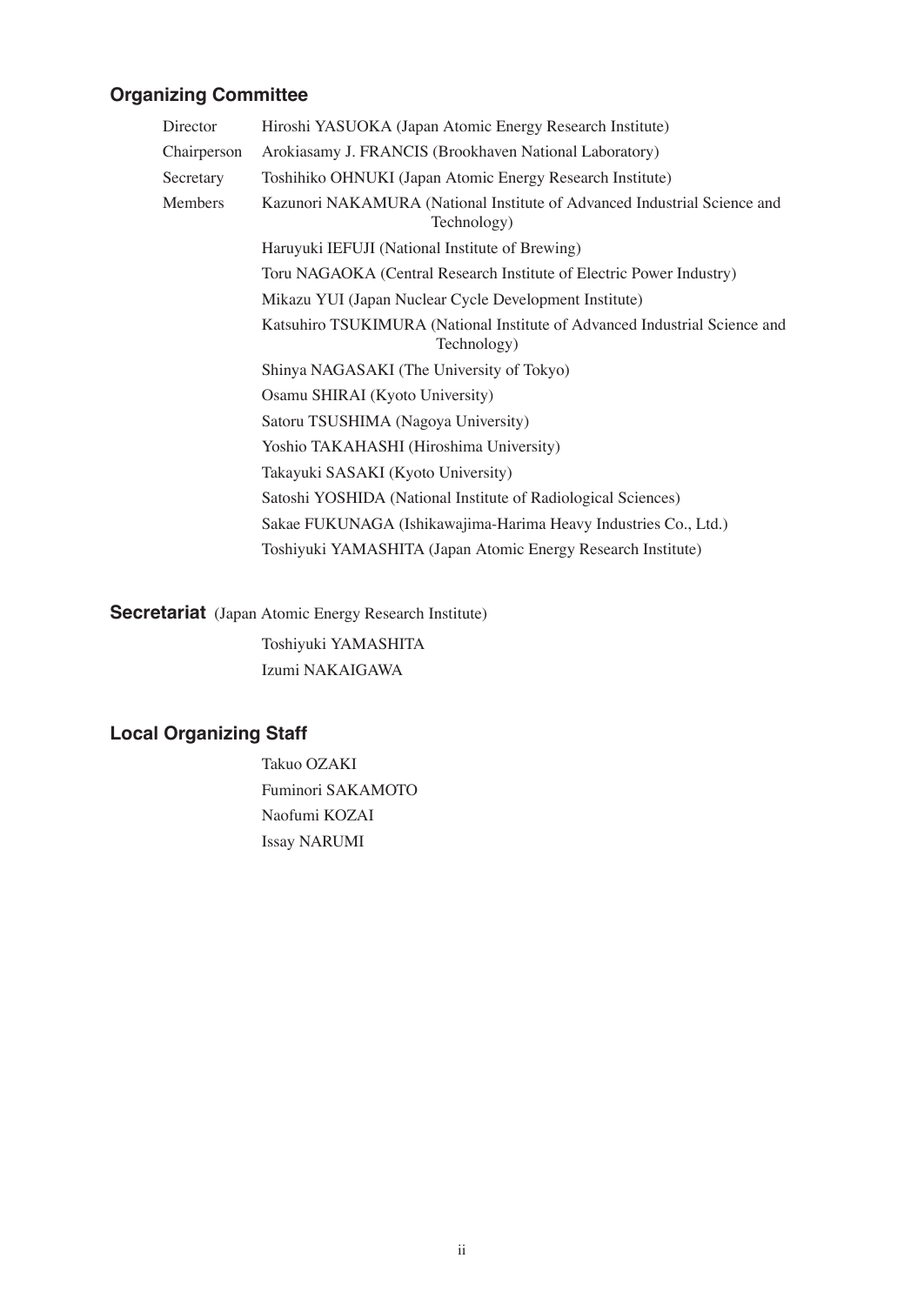#### **Welcome address**

Good morning, Ladies and Gentlemen.

My name is Hiroshi Yasuoka, and I am the Director of Advanced Science Research Center. It is great honor to have the opportunity to say a few words before opening the symposium. First, on behalf of all the members of the Advanced Science Research Center of Japan Atomic Energy Research Institute, I would like to express our great pleasure in welcoming every one of you, and in hosting the Fourth International Symposium on Advanced Science Research, namely ASR2004.

Our center was established in 1993. Since then, one of its most important functions as a scientific center has been to promote and initiate basic research in atomic energy and related fields, in collaboration with scientists throughout our country as well as abroad.

In view of the rapidly advancing frontiers of science and technology, and the increasing importance of international collaborations, I strongly felt that our center should play a leading role in furthering scientific activities within a worldwide forum. This approach not only is intended to foster the "give-and-take" exchange of information with the outside world, but also designed to encourage harmony between different scientific cultures though the establishment of our new program at our center.

As one action towards the global promotion of our research activities, we decided to host a series of international symposia on advances in various topics in fields of our interest. We call this the "Advance Series of Symposia". The first such symposium, on neutron scattering, was held in November 2000. The second symposium, held in November 2001, focused on heavy element research. We held the third in November 2002 on the physics and chemistry of the f-electron system. So far, all of them have been very successful and informative, fully meeting our goals. The present symposium is the fourth of this series. The size and format of each symposium is flexible, with choices made considering the nature of the topic. However, at all symposia , in addition to promoting the exchange of expertise, we particularly encourage young scientists to present papers on their new results from the frontiers of science and technology, so that we can help them to gain t an overview of the fields they are involved in.

The topic of the present symposium is Advances in heavy elements microbiology research. I will not go into details about the importance of this field because the Chairman of the Organizing Committee, Dr. A. J. Francis, will speak about these later. Nevertheless, let me emphasize that the main scientific topics to be discussed at this symposium, namely, the interactions of heavy elements and microorganisms are quite fascinating, especially those relating to the mobility and stability of actinides in the environment. I expect that there will be a variety of heated discussions throughout this symposium.

Finally, I would like to thank our president, Mr. Okazaki for his financial sponsorship that has allowed us to convene this meeting. My special gratitude also goes also to the Central Research Institute of Electric Power Industry, Japan Society of Nuclear and Radiochemical Science, and Division of Nuclear Fuel Cycle and Environment, Atomic Energy Society of Japan for their gracious endorsement.

I would like to close my welcome by expressing my sincere wishes for the success of the symposium, and my hope that all participants will discover exciting new opportunities in the still-growing area of research on heavy elements microbiology.

Thank you very much for your attention.

Hiroshi Yasuoka *Director, ASRC, JAERI*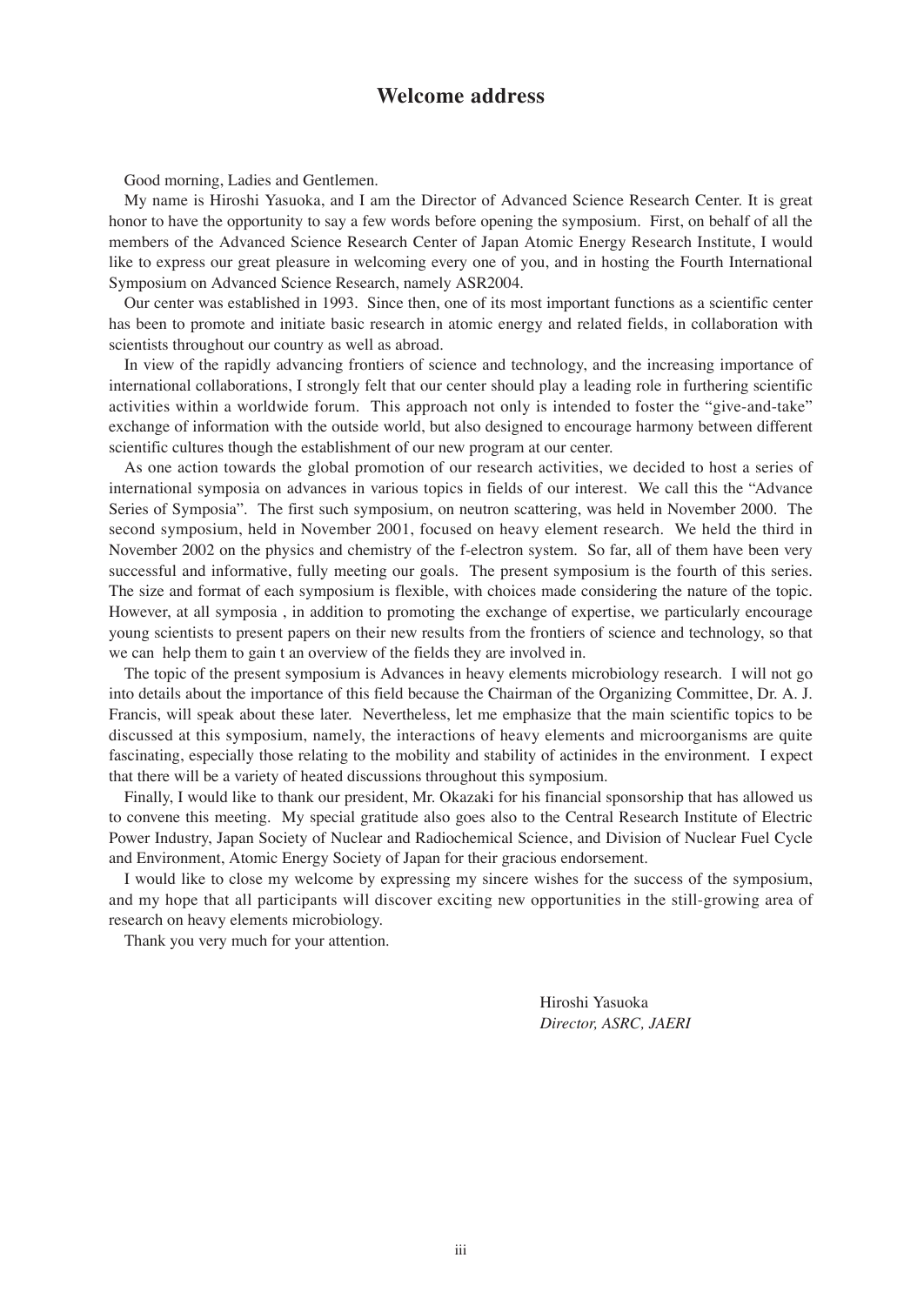#### **Welcome address**

Good morning Ladies and Gentlemen.

Welcome to 'The Fourth International Symposium on Advanced Science Research – Advances in Heavy Elements Microbiology Research (ASR2004)'. On behalf of Central Research Institute of Electric Power Industry (CRIEPI), I express my gratitude for all the participants of this symposium. The relationships between the heavy elements and microorganisms have been of technical interest. Especially, behavior of the heavy elements in the environment has recently been important in terms of the safety assessment of the waste management. CRIEPI has been interested in this scientific and technologically important field, and very grateful to support ASR2004.

Since the symposium program covers most of interdisciplinary research areas, I hope all participants exchange the latest results and enjoy discussion. Also, as it is very beautiful season, please enjoy Japanese autumn.

> Motoi Kawanishi *Director, NFCBRC, CERL, CRIEPI*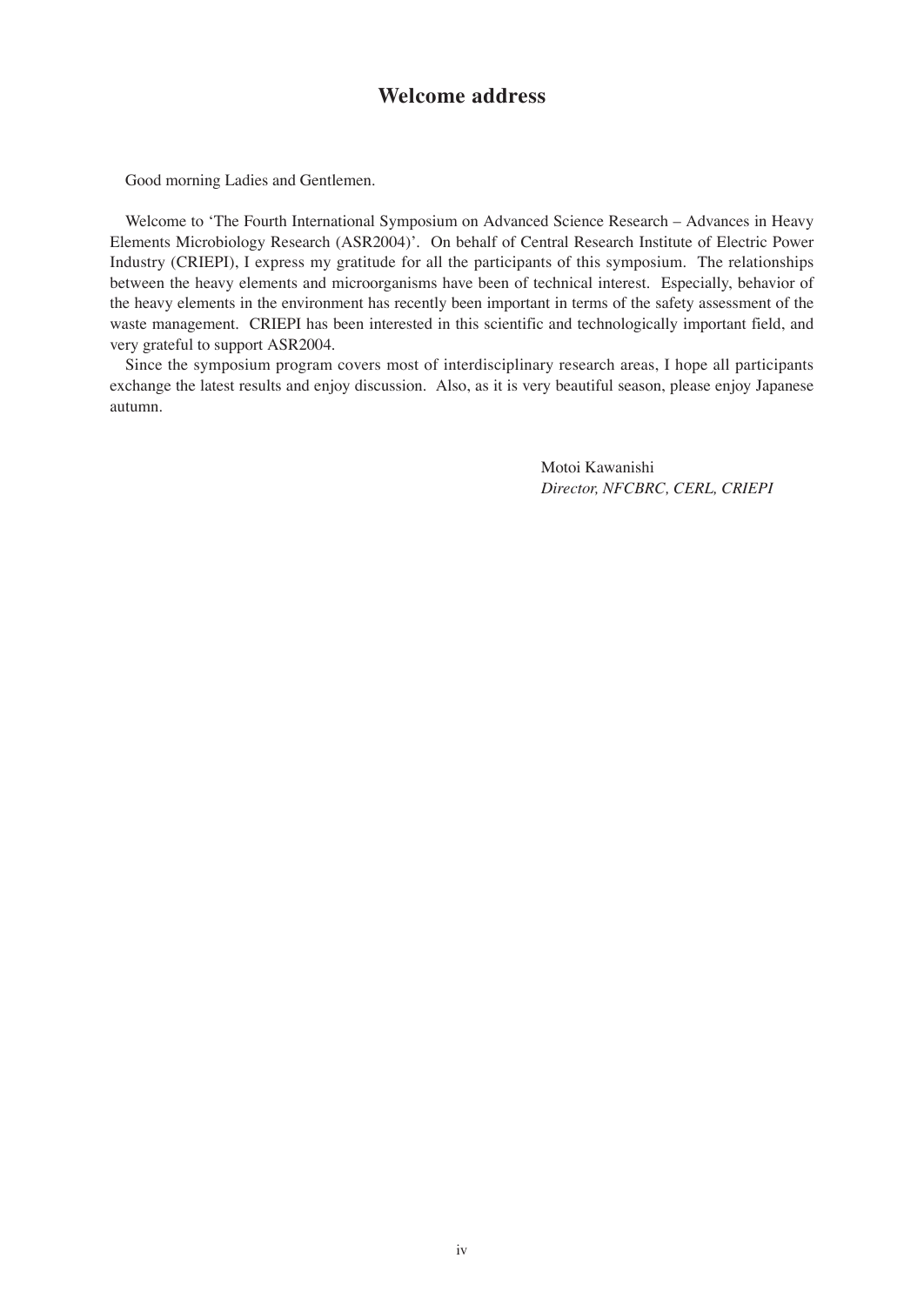## **CONTENTS**

| <b>Preface</b> |  |
|----------------|--|
|                |  |
|                |  |

#### **Articles**

| <b>Actinide Science: Fundamental and Environmental Aspects</b><br>Gregory R. Choppin (a) and the control of the control of the control of the control of the control of the control of the control of the control of the control of the control of the control of the control of the control of                             | -1   |
|-----------------------------------------------------------------------------------------------------------------------------------------------------------------------------------------------------------------------------------------------------------------------------------------------------------------------------|------|
| Bacterial Cell Wall Structure and Implications for Interactions with Metal Ions and Minerals                                                                                                                                                                                                                                | 7    |
| Microorganisms and Their Influence on Radionuclide Migration in Igneous Rock Environments<br>Karsten Pedersen (al. 1990) and the control of the control of the control of the control of the control of the control of the control of the control of the control of the control of the control of the control of the contro | 11   |
| Biotransformation of Radioactive Waste: Microbial Reduction of Actinides and Fission Products<br>Jonathan R. Lloyd, Joanna C. Renshaw, Ian May, Francis R. Livens, Ian T. Burke,                                                                                                                                            | 17   |
| Microbial Influences on the Mobility and Transformation of Radioactive Iodine in the Environment<br>Seigo Amachi, Takaaki Fujii, Hirofumi Shinoyama, and Yasuyuki Muramatsu                                                                                                                                                 | 21   |
| <b>Potentiometric Study on the Proton Binding of Humic Substances</b>                                                                                                                                                                                                                                                       |      |
| Interaction of Actinides with Carboxylates in Solution: Complexation of U(VI), Th(IV), and Nd(III)<br>with Acetate at Variable Temperatures                                                                                                                                                                                 |      |
| Role of Microbial Activity in Fe and S Cycling in Sub-Oxic to Anoxic Sulfide-Rich Mine Tailings:<br><b>A Mini-Review</b>                                                                                                                                                                                                    |      |
| Evaluation of Microbial Activity for Long-Term Performance Assessments of Deep Geologic Nuclear<br><b>Waste Repositories</b>                                                                                                                                                                                                | 43   |
| Study on Stabilization Effect of Neutral Soft Donor on Trivalent Lanthanide and Actinide<br>Dicarboxylate Complexes by Time-Resolved Laser-Induced Fluorescence Spectroscopy<br>T. Sasaki, S. Kubo, T. Kobayashi, A. Kirishima, T. Kimura, T. Kubota, I. Takagi,                                                            | 51   |
| Ion Transport Across a Bilayer Lipid Membrane in the Presence of a Hydrophobic Ion or an Ionophore<br>Osamu Shirai, Akihiro Uehara, Hajimu Yamana, Toshihiko Ohnuki, Yumi Yoshida,<br>and Sorin Kihara                                                                                                                      | 55   |
| Evaluation of the Associate Constant of a Phospholipid – $Ca2+$ Complex Using a Phospholipid<br>Monolayer Adsorbed at an Aqueous   1,2-dichloroethane Interface                                                                                                                                                             | - 61 |
| A Continuous Flow System for In-Situ XANES Measurements of Change in Oxidation State of<br>$Ce(III)$ to $Ce(IV)$<br>Toshihiko Ohnuki, Takahiro Yoshida, Takuya Nankawa, Takuo Ozaki, Naofumi Kozai,                                                                                                                         | 65   |
| External Scanning Proton Microprobe - A New Method for In-Air Elemental Analysis-                                                                                                                                                                                                                                           | 69   |